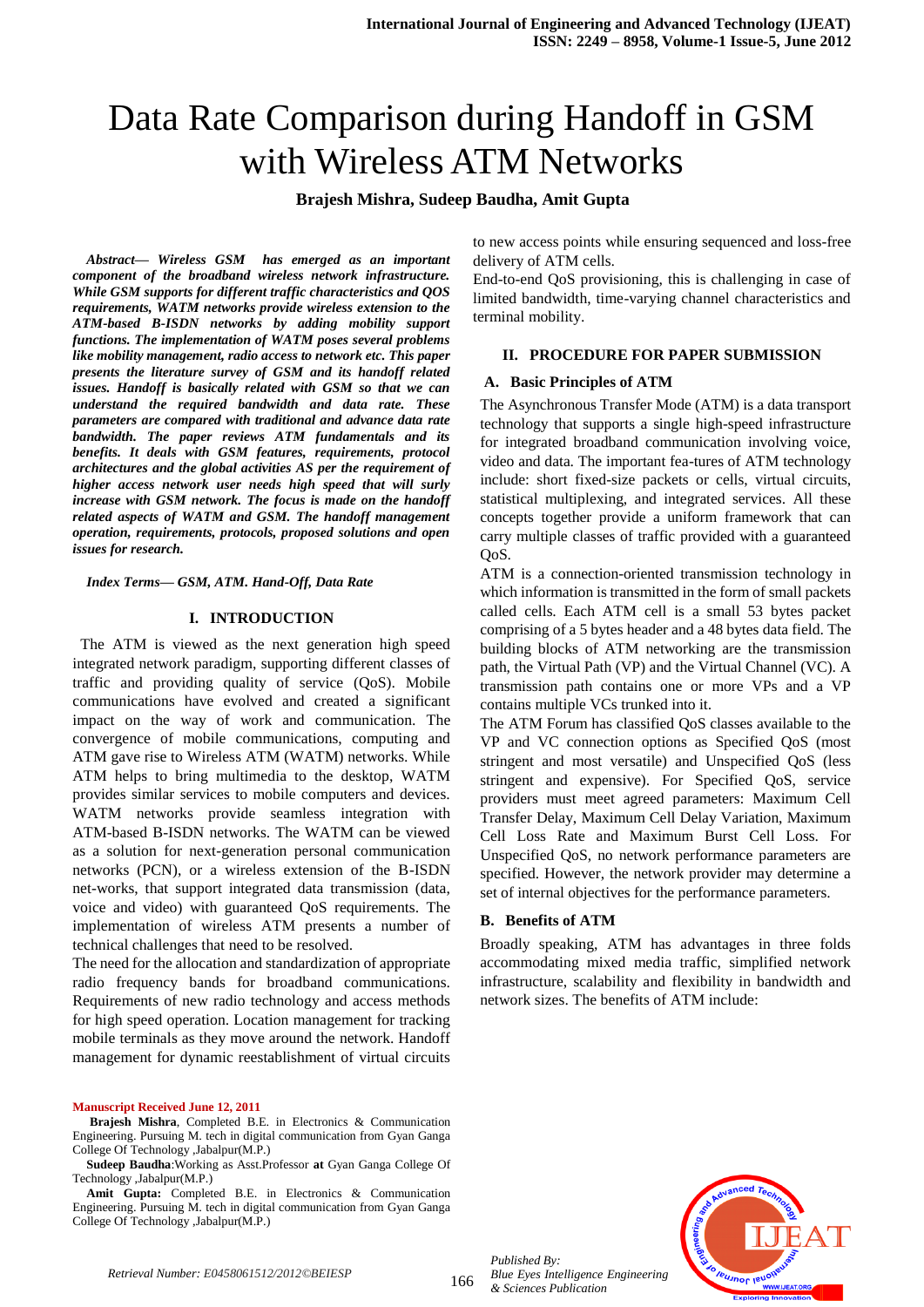## **Data Rate Comparison during Handoff in GSM with Wireless ATM Networks**



# **Fig: Advantages of ATM**

- o High Performance via Hardware switching.
- o Dynamic bandwidth for bursty traffic.
- o Class of service support for multimedia.
- o Scalability in speed and network size.
- o Common architecture for LAN, MAN and WAN.
- o Opportunity for simplification via Virtual Circuit (VC) architecture.

## **III. WIRELESS ATM**

## **A. WATM Network Model**

Wireless ATM is an emerging network technology that combines the multi-service, multimedia capabilities of ATM with user mobility and wireless access. The need for the Wireless ATM arose due to the sophistication of end-user telecommunications services and applications, the development of portable, multimedia capable end-user platforms and the benefits of the ATM.

The WATM concept extends ATM into the wireless environment, by adding mobility and radio aspects into the ATM transmission. The concept of wireless ATM was explained earlier in. shows the WATM network architecture. It comprises of Mobile Terminals (MT), Access Points (AP) and ATM switches. Some of the distinguishing features of wireless ATM are listed below.



-<br>AT – ATM Temmal – MT – Mobile Termmal – AP – Access Point<br>UNI – User to Network Interface – NNI – Network to Network Interface

## **Fig: WATM Network Architecture**

- It supports wireless access to telecommunication services with a high multimedia content, including interactive voice, video and packet data.
- It provides at least limited terminal mobility, i.e. the capability of a user to maintain communication through a fixed infrastructure while moving the wireless ATM terminal device between access point.
- It is deployed well integrated into the ATM infrastructure used for fixed communication, such that it will not affect fixed-only communication.

It is implemented in a way that allows sharing of key network resources, such as transmission links and switches.

## **B. WATM Service requirements**

The Wireless ATM aims at supporting various types of services like text, data, audio, video and multimedia applications. The services may be connection-oriented (CO) or connectionless (CL). They include constant bit rate (CBR), variable bit-rate (VBR) and available bit rate (ABR), that provides best effort service. WATM should support a reasonable range of service classes, bit-rates and QoS levels associated with ATM. summarizes typical targets for WATM service capabilities.

| Traffic<br>Class    | Application                                          |                                                       | Bit-rate range   QoS Requirement                                  |
|---------------------|------------------------------------------------------|-------------------------------------------------------|-------------------------------------------------------------------|
| $\subset$<br>B<br>R | Voice and Digital 32 Kbps-2<br>TV                    | <b>Mbps</b>                                           | Isochronous<br>Low Cell Loss<br>Low Delay Jitter                  |
| V<br>B<br>R         | Video<br>Conferencing<br>Multimedia<br>communication | 32 Kbps-<br>2Mbps (avg)<br>$128$ Kbps-6<br>Mbps (max) | Moderate Cell Loss<br>Low Delay Jitter<br>Statistical Mux.        |
| А<br>B<br>R         | Interactive data<br>Client-server                    | 1-10 Mbps                                             | Low Cell Loss<br>Can tolerate higher<br>delays<br>High burst rate |

## **Table: Wireless ATM Requirements**

## **C. WATM Protocol Architecture**

The WATM protocol architecture is based on integration of radio access and mobility features within the standard ATM protocol stack. It facilitates for gradual evolution of radio access technologies without modifying the core mobile ATM network specifications. While deals with the architectural design aspects of WATM, highlights the limits, challenges of WATM and the proposals.

A WATM system broadly consists of a Radio Access Layer and Mobile ATM network.

- 1. Radio Access Layer (RAL) is responsible for the radio link protocols for wireless ATM access. Radio Access Layers consists of PHY (Physical Layer), MAC (Media Access Layer), DLC (Data Link Layer) and RRC (Radio Resource Control). The RAL requirement details are explained in .
- 2. Mobile ATM deals with control/signaling functions needed to support mobility. These include location management, handover and connection control. Location management is responsible for keeping track of the MT. Handover (or Handoff) refers to the process of rerouting the mobile terminal connections from the old to the new base station. Connection control deals with connection routing and QoS maintenance.



*Published By:*

*& Sciences Publication*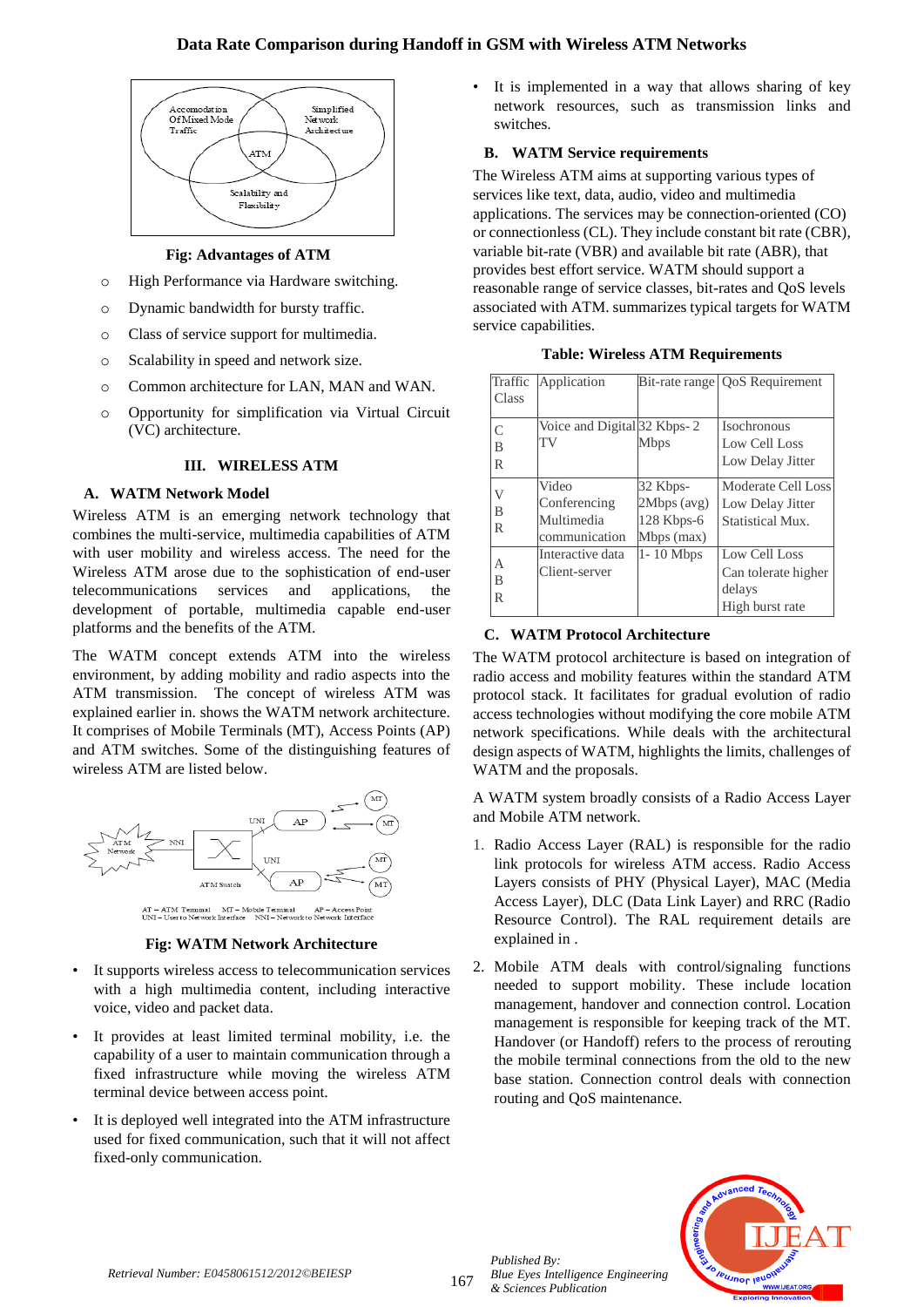

#### **Fig: Modular Protocol Architecture of WATM System**



**Fig: Wireless ATM Protocol Stack Architecture**

#### **D. WATM Characteristics**

The Key aspects of WATM and mobility extensions, added to the fixed ATM network are explained as follows.

1. Cellular Architecture: In WATM, the geographical area is organized into small cells. The cellular organization of space potentially poses problems like increased handoff rates (due to crossings across the cells). The sharing of bandwidth and re-using of frequencies gives rise to the problem of co- channel interference. Lesser the cell size accommodates greater capacity per unit area, but it increases handover rate and in turn dropping rate due to increased crossings across the cells.

2. Resource Allocation: QoS provisioning is an important consideration in WATM networks. An explicit resource allocation using a combination of admission, traffic shaping and policing mechanisms is used to achieve it. The connection admission mechanism must take into account possible congestion, also ensure a low rate of dropped connections as users roam among different wireless coverage areas. The admission control is based on several criteria such as: traffic and handover characteristics, call holding time statistics, desired QoS of each class of traffic and amount of radio resource available.

3. Mobility Management: Mobility management deals with issues such as handover signaling, location management, and connection control. Location management is responsible for locating the mobile node. It involves two-stage process: Location Registration and Call Delivery. In the first stage, the MT periodically notifies the network of its current location and allows the network to update its location profile. The second stage involves querying the network for the user location profile in order to route incoming calls to the current location of MT. Two basic location management schemes have been proposed in the Mobile PNNI scheme and the Location register scheme. The Handoff is responsible for rerouting the mobile terminal connections from the old to the new base station. Connection control deals with connection routing and QoS maintenance.

#### **E***.* **Handoff relation in GSM Architecture**

#### **E.1 Handoff mechanism**

GSM (Global System for Mobile Communications is a standard set developed by the European Telecommunication Standards Institute (ETSI) to describe technologies for second generation (2G) digital cellular networks. Developed as a replacement for first generation (1G) analog cellular networks, the GSM standard originally described a digital, circuit switched network optimized for full duplex voice telephony. The standard was expanded over time to include first circuit switched data transport, then packet data transport via GPRS(General Packet Radio Services). Packet data transmission speeds were later increased via EDGE (Enhanced Data rates for GSM Evolution) referred as EGPRS. The GSM standard is more improved after the development of third generation (3G)UMTS, standard developed by the 3GPP. GSM networks will evolve further as they begin to incorporate fourth generation*.*



**Fig: GSM Architecture**

#### **E**.**2 GSM carrier frequencies**

GSM networks operate in a number of different carrier frequency ranges (separated into GSM frequency range for 2G and UMTS frequency bands for 3G), with most 2G GSM networks operating in the 900 MHz or 1800 MHz bands. Where these bands were already allocated, the 850 MHz and 1900 MHz bands were used instead (for example in Canada and the United States). In rare cases the 400 and 450 MHz frequency bands are assigned in some countries because they were previously used for first-generation systems. Most 3G networks in Europe operate in the 2100 MHz frequency band.

Regardless of the frequency selected by an operator, it is divided into timeslots for individual phones to use. This allows eight full-rate or sixteen half-rate speech channels per radio frequency. These eight radio timeslots (or eight burst periods) are grouped into a TDMA frame. Half rate channels use alternate frames in the same timeslot. The channel data rate for all 8 channels is 270.833 kbit/s, and the frame duration is 4.615 ms. The transmission power in the handset is limited to a maximum of 2 watts in GSM850/900 and 1 watt in GSM1800/1900.GSM operates in 900 MHz, 1800 MHz, and 1900 MHz bands.



*Retrieval Number: E0458061512/2012©BEIESP*

*Published By:*

*& Sciences Publication*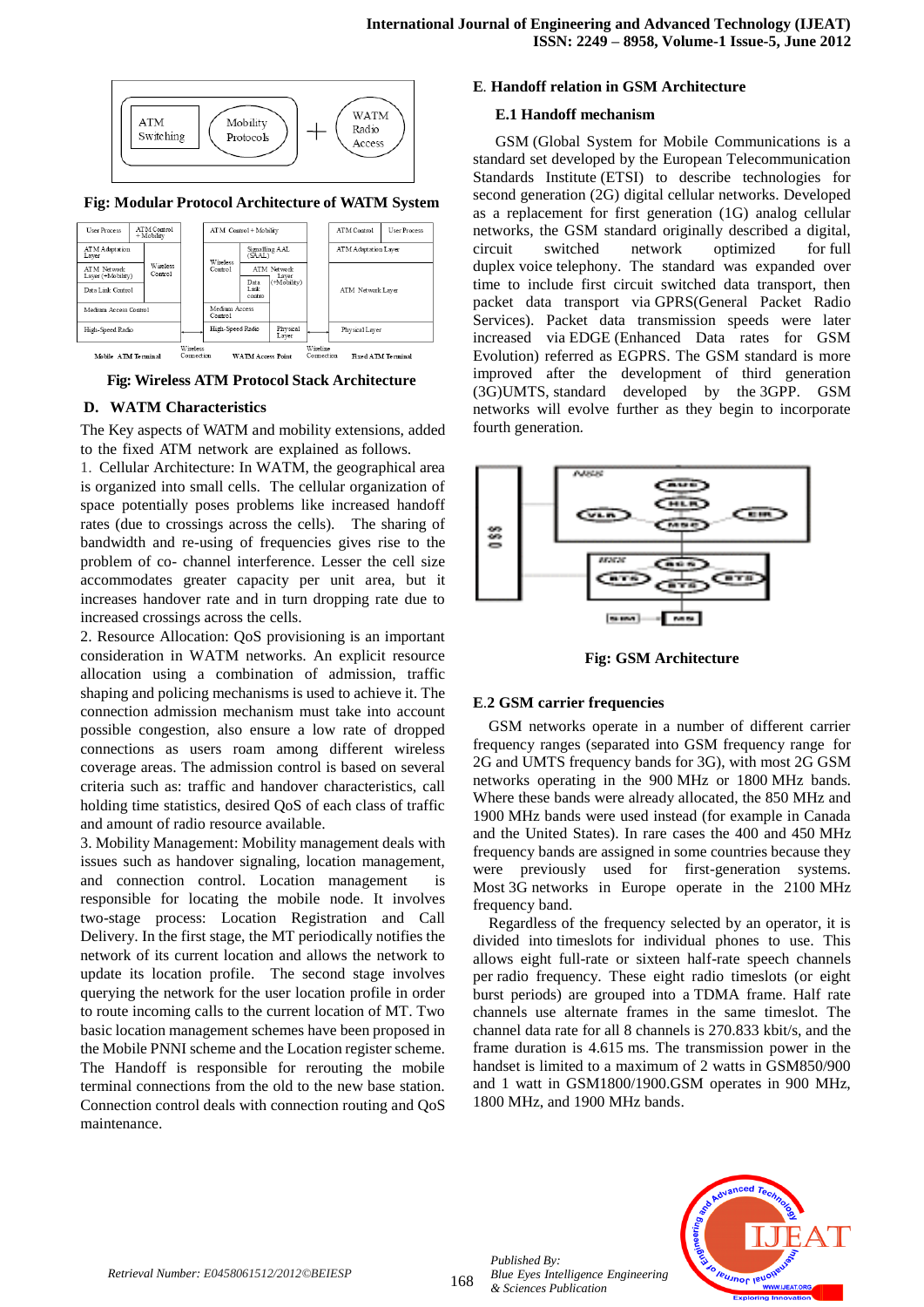

**Fig: GSM Frequency Band**

## **IV. HANDOFF IN WIRELESS NETWORKS**

The Handoff management enables a Mobile Terminal (MT) to move seamlessly from one access point (AP) to another, while maintaining the negotiated Quality of Service (QoS) of its active connections. Handoff Management involves three-stage process as in Fig.



**Fig: Handoff Management Operations**

- 1. Initiation: It involves handoff decision making, wherein the need for handoff is identified by either MT or network agent. Various handoff initiation criteria, kinds of handoff decision are discussed describes the optimum selection of handoff initiation algorithm and related parameters.
- 2. New Connection generation: It involves the generation of new connections which comprises of finding new resources and performing additional routing operations.
- Data flow control: It involves data delivery along new established path with the agreed QoS guarantees.

## **A. Handoff Types:**

Wireless ATM supports the following handoff types. The handoff type used in a system depends on the radio interface technology used .

- 1. Backward Handoff : In backward handoff, the handoff is predicted in advance using radio hint and the execution of handover is initiated via current access point.
- 2. Forward handoff : In forward handoff, a MT moves abruptly to new access point and handover is initiated after the mobile is associated with new access point.
- 3. Hard Handoff : In hard handoff, MT communicates with only one access point at any time. They are characterized by break before make. The current resources are released before new resources are used.
- 4. Soft Handoff : In soft handoff, a mobile can communicate with more than one access points during handoff. They are characterized by make before break. Both current and new resources are used during handover.

## **B. Handoff Requirements**

The requirements for the handoff procedure are listed in ATM Forum/96-989 .

Handoff Latency: The delays and delay variations during handoffs should be minimized to guarantee the QoS of WATM connections.

Scalability: The handoff procedure should support seamless handoff between APs in different private and/or public networks.

Quality of Service (QoS): QoS guarantees negotiated with connections should be preserved during handover. The important traffic parameters to be considered are Cell Loss Ratio (CLR) and Cell Delay Variation (CDV).

Signalling Traffic: Handoff signaling traffic should be kept to a minimum in order to reduce the load on the wired network and the air interface to the MT.

Resource consumption efficiency: Handoff procedure should aim at low buffer consumption to reduce latency and minimize the consumption of bandwidth.

Data Integrity: It includes minimization of cell loss, avoiding of cell duplication and maintaining cell-sequence for each connections.

Group Handover: The efficient handoff of multiple active VCs should be supported by the Handoff procedure.

Registration and Authentication: The handoff of the MT should not compromise the established se- curity between the MT and network.

## **C. Handoff Protocols**

The Proposed handoff protocols can be classified into four categories:

- 1. Full Connection Re-routing: It involves the establishment of a new VC as if it is a new call. An Inter-Working Devices Handoff scheme proposed in makes use of external processors called Inter-Working Devices (IWDs) to manage handoff. These techniques are optimal, but latent due to the need of computation of new routes.
- 2. Route Augmentation: It involves route extension by adding a route from last position to current position of MT. It offers a simplest means of achieving handoff, since it requires no cell sequencing, little buffering and not much additional routing. It does not provide optimal path.
- 3. Partial Connection Re-routing (Incremental Re-establishment): In this technique, a part of route is preserved for simplicity, while the rest is re-routed for optimality. The Nearest Common Node Re- routing (NCNR) algorithm presented in, routes the connection according to the residing zone of MT. The NCNR attempts to perform the rerouting for a handoff at the closest ATM network node that is common to both zones involved in the handoff transaction. The Hybrid Connection algorithm presented in consists of Cross-Over Switch (COS) discovery. In case of intra-cluster handoff, the cluster switch itself performs the handoff at COS.



*Published By:*

*& Sciences Publication*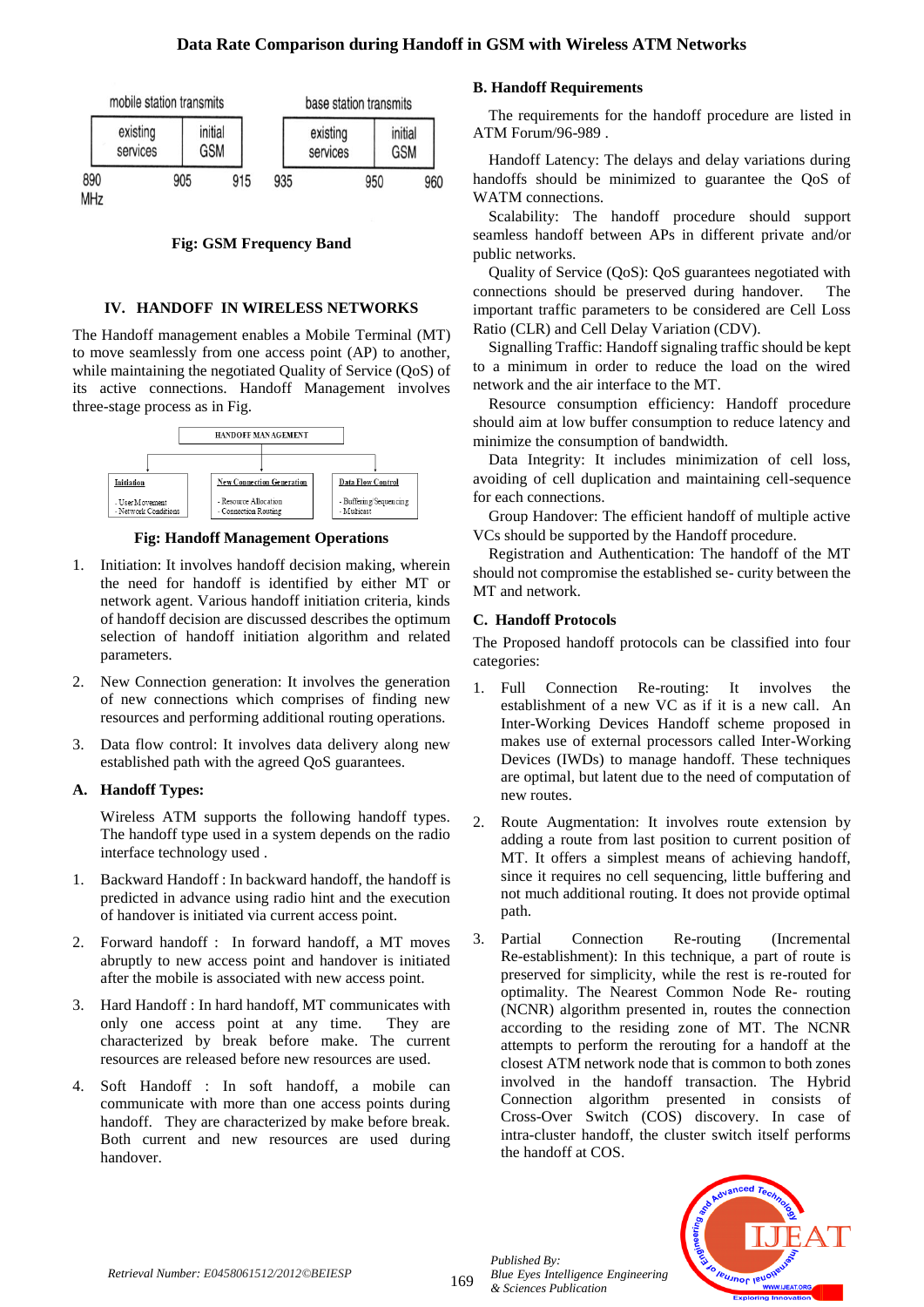In inter-cluster handoff, the COS discovery process is initiated, based on the handoff hint message provided by the MT. A partial path is setup between the COS and target switch, while the rest of the old path is preserved. This technique provides better resource utilization and reduced signaling, but requires computation of nearest node or COS, buffering and cell sequencing.

Multicast Connection Rerouting: This method combines the above three techniques. It pre-allocates resources in the network portion surrounding the macro-cell where the mobile user is located. When a new mobile connection is established, a virtual connection tree (VCT) is created, connecting all Base Stations (BSs) including the macro-cells towards which the MT might move in the future. Thus, the mobile user can freely roam in the area covered by the tree without invoking the network call acceptance capabilities during handover. The allocation of the VCT may be static or dynamic during the connection tenure. This approach is fast and can guarantees the negotiated QoS in case of network handover, but it may not be efficient in terms of network bandwidth utilization, since there exists the possible denial of a connection due to lack of resources and high signaling overheads, especially in the case of dynamic tree allocation. Below table shoes their merits and demerits.

|               | Full        | Extension     | Partial      | Multicast    |
|---------------|-------------|---------------|--------------|--------------|
| Merits        | Optimal     | Fast          | Maintains    | Fast         |
|               | Route       |               | cell         | Maintains    |
|               |             | Maintains     | sequence     | cell         |
|               | Existing    | cell          | Reduced      | sequence     |
|               | Methodology | sequence      | resource     |              |
|               |             |               | utilizations |              |
|               |             |               |              |              |
| Demerits slow |             | Wastes        | Complex      | <b>Needs</b> |
|               | Inefficient | Bandwidth     | <b>Needs</b> | extra Buffer |
|               | Resource    | Inefficient   | added        | Bandwidth    |
|               | Reassign    | routing<br>of | switching    |              |
|               | ments       | connections   |              |              |

**Table: Comparison of handoff management approaches**

## **D. Related works on Handoff Solutions**

This section presents several proposed handoff algorithms that cater various requirements of the WATM. To proposed a handover scheme that exploits the radio hint and employs the partial path setup. This scheme assumes that MT can at any time access only one new AP and handover is initiated by MT.

Yuan et al proposed a generic AP-initiated, inter-switch handover procedure in which the current AP uses the wireless control protocol to contact the neighboring APs that serve as handover candidates. In this case, the AP instead of the switch determines the next possible AP to be used by MT. From the network perspective, AP-controlled handovers may not yield optimal results with respect to the resource consumption requirements.

J. Naylon proposed a handover protocol that offers low-latency Handoff. The proposed protocol uses a two-phase backward handover that decouples the re-routing of MT connections from the radio handover and minimizes

the interruption to data transport. The introduction of user-plane connections for the low-latency transport of handover messages between the mobility-supporting software entities enables reduction of the latency.

H. Mitts et al. presented a lossless approach for intra-switch handovers. The design aims at a loss- less handover that also has low delay and delay variations. The buffering requirement at APs is also modest. It supports both forward and backward handoffs.

Li, Acharya proposed the zero-cell-loss handoff in WATM networks. The proposed protocol makes use of in-band signaling along with a cell-level scheduler supported by ATM Hardware (switches, NIC cards etc.). It integrates the in-band signaling and ATM UNI or NNI out-band signaling in appropriate sequence to reduce the possible cell loss.

A two-phase handoff protocol proposed by Wong and Salah combines the connection extension and partial re-establishment schemes. The two-phase handoff protocol consists of two phases- path extension and path optimization. Path extension is performed for each inter-switch handoff. Path optimization is activated when the delay constraint or other cost is violated.

Two handover algorithms are proposed, which aims at improving two parameters of QoS: blocking calls and dropping handovers. The first algorithm, Uniform Pre-establishment Algorithm (UPA) pre- establishes paths uniformly in all neighboring clusters surrounding the mobile. The second algorithm, Pre- establishment Algorithm (PAP), pre-establishes paths in the neighboring clusters located on highly proba- bilistic directions potentially used by mobile.

Bandwidth | modification needed to the existing ATM protocols. The Akhyol proposed two signaling architecture alternatives: overlay signaling and migratory signaling. The overlay signaling keeps the existing signaling protocol intact and functions as an overlay network. It aims at minimizing the migratory signaling approach implements a single signaling protocol for support of both wireless and wired users. The migratory signaling protocol supports upgrading of the network in phases or in regions while maintaining compatibility with the existing network. The migratory signaling approach integrates wireless and wired users into one global wireless ATM network at the cost of requiring some modifications to the existing ATM protocols.

> Marsan et al. presented a method for the dynamic reestablishment of VCs within the short time span of the MT handover from one macro-cell to another. The use of in-band signaling and reserving buffering resources at the destination base station enables VC reestablishment with guaranteed in-sequence and loss-free ATM cell delivery. The in-band signaling approach allows for a progressive upgradation of the fixed part of the ATM network and for the incremental introduction of user terminal mobility.



170

*Published By:*

*& Sciences Publication*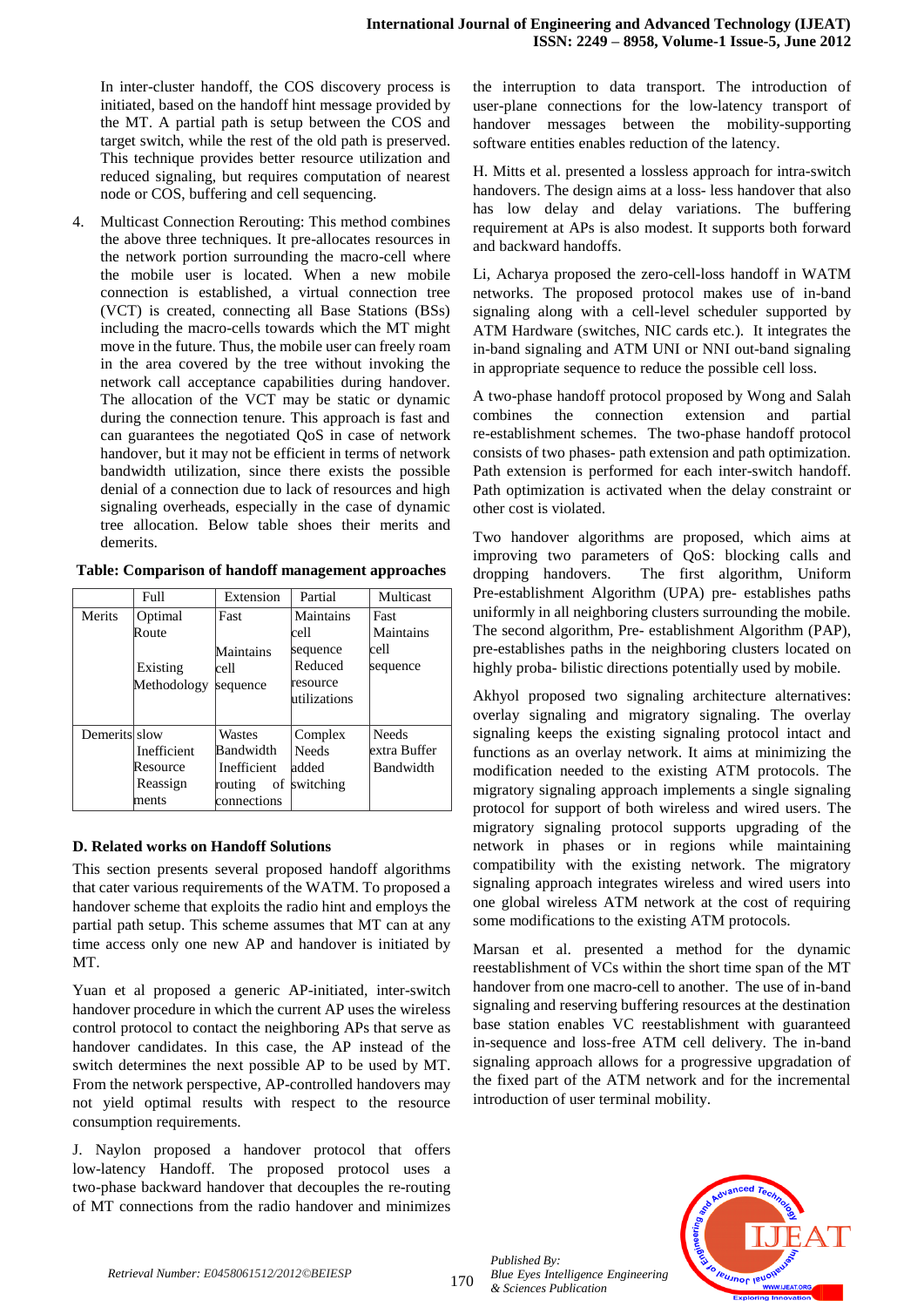Introduces a three-level multi-agent architecture for QoS control in WATM. It addresses the management of buffer space at the level of a switch using agents and the dynamic reconfiguration of agents during handoff to meet the QoS requirements. Presents an analytical modeling approach to estimate the performance of handover protocols making use of handover buffers at the base station.

Discusses a class of Geom/Geom/1 Discrete-time Queuing System with negative customers, which can be used for modeling nodes in WATM networks. The negative customers can facilitate modeling server failures, cell losses, channel impairments etc. in WATM networks. The grey complex network helps to resolve system problems with missing information.

#### **E. Handoff Management Issues**

Handoff management has posed several challenges in the implementation of wireless technologies. The open issues are listed below.

- 1. QoS: The main issue to be considered is guaranteeing of negotiated QoS. The critical factors influ- encing QoS disruption during handoff are - handover blocking due to limited resources, cell losses, out-of-order cell delivery, delay and delay variations. Minimization of QoS disruption can cost buffer- ing. The QoS provisioning also needs to address the timing and synchronization issues. discusses local and global adaptive synchronization criteria based on Lyapunov stability theory for the uncertain complex delayed dynamical networks.
- 2. Rerouting Connections: The issues remain in development of algorithms for finding new route options, creation of signaling protocols for reconfiguring the connection path and determination of the feasibility of proposed solutions.
- 3. Point to Multipoint: Development of protocols that address rerouting the point-to-multipoint connections of MTs.
- 4. Mobile-to-Mobile Handoff: Need to address up gradation of existing protocols in order to support connection routing and QoS for a mobile-to-mobile connection.
- 5. Optimization: Development of efficient methods that allow an existing MT connection to be periodically rerouted along the optimal path.

#### **F. Data Rate comparison**

In GSM normally we transmitted all DATA with 20MHz which is appropriate to all transmission. That shows the perfect communication over the years and gives faithful results. It is the process which needs a drive test tool and a license key to access this particular software, with all these equipments we need to go through the cell sites and check the behavior of handoff.



**Fig: Observation graph of practical handoff.**

 When are working with 20MHz frequency range it gives us quite DATA RATE shown in graph. This gain and data rate is simply based on distance based scheme. By the 20MHz we got the quite satisfactory DATA RATE. That we need to increase by changing some parameter.



**Fig: Data Rate in 20 MHz Frequency**

When change its frequency range from 20MHz to 40MHz it gives us the huge DATA RATE as we never have in 20MHz. It gives us the better DATA RATE as we got in previous frequency. So that the speed of network goes faster.



**Fig: 20MHz and 40 MHz Data Rate Comparisons**



171

*Published By: Blue Eyes Intelligence Engineering & Sciences Publication*